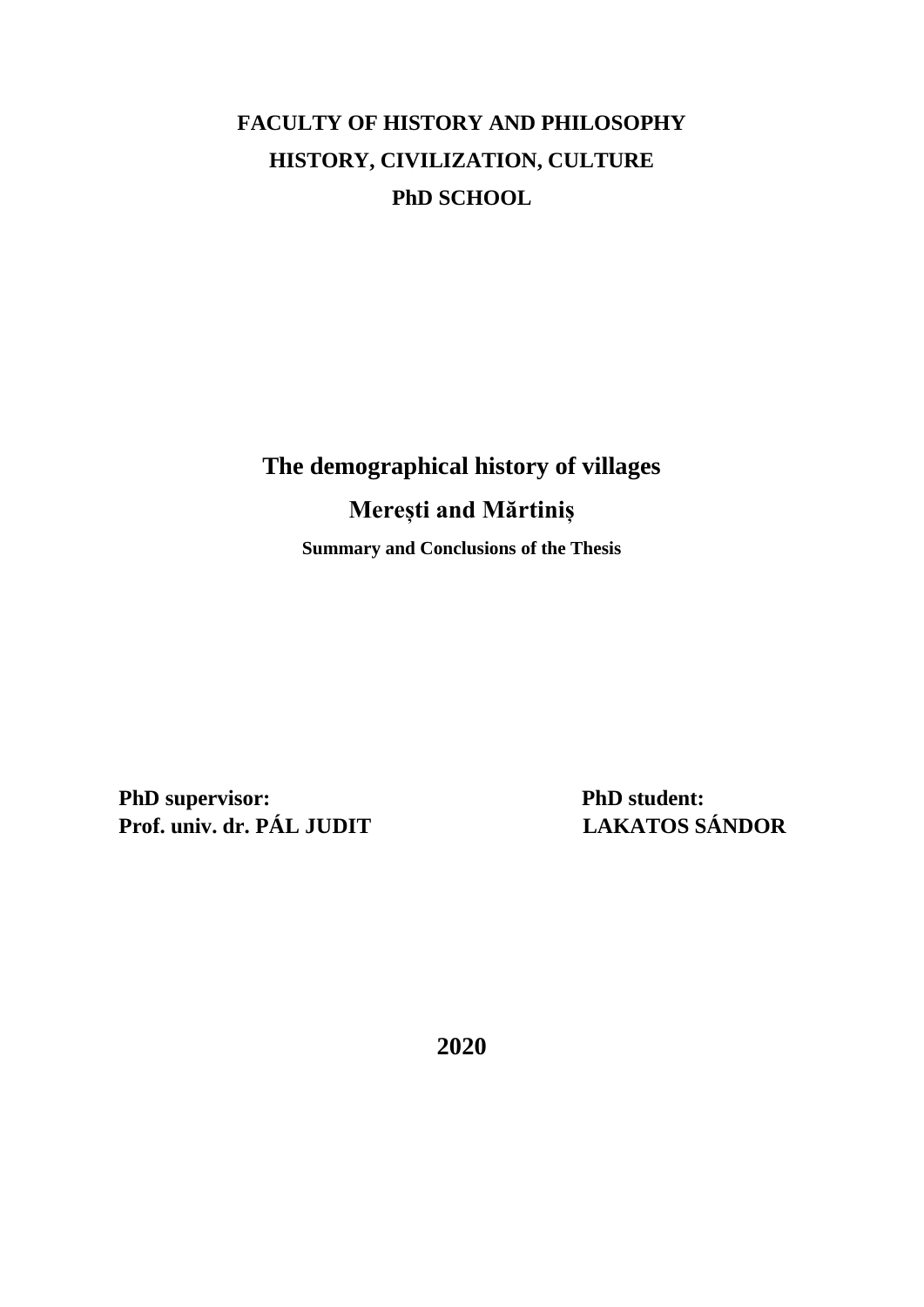#### **Sándor Lakatos:**

#### **The demographical history of villages Merești and Mărtiniș**

**Key words:** *democraphic history, family reconstitution, Transylvania, Merești, Mărtiniș, parochial registers, nominative and non-nominative analyses*

## **CONTENTS**

#### **Acknowledgments**

**List of tables and figures**

# **Introduction. Aims and delimitation of the research topic**

#### **I. The parishes examined**

### *I.1. Overview of the Homorod region*

I.1.1. Mereşti

I.1.2. Mărtiniş

#### *I.2. Families of owners from Mărtiniș*

#### **II. Presentation of the sources used and methods of analysis**

#### *II.1. Sources used in research*

II.1.1. About church records

II.1.2. About the family registers of the parishes

II.1.3. About state civil status registers

II.1.4. About the Transylvanian censuses from 1786–1941

#### *II.2. Methods used in the study*

II.2.1. Historical demography

II.2.2. The method of family reconstruction

*II.2.2.1. Development and dissemination of the research method*

*II.2.2.2. Application of the method in research published in Hungarian*

#### II.2.3. Processing of register data

*II.2.3.1. Labeling of records*

*II.2.3.2. Non-nominative research topics*

*II.2.3.3. Preparation of family sheets*

*II.2.3.4. Nominative type analyzes*

#### II.2.4. Organizing and processing data in a computer database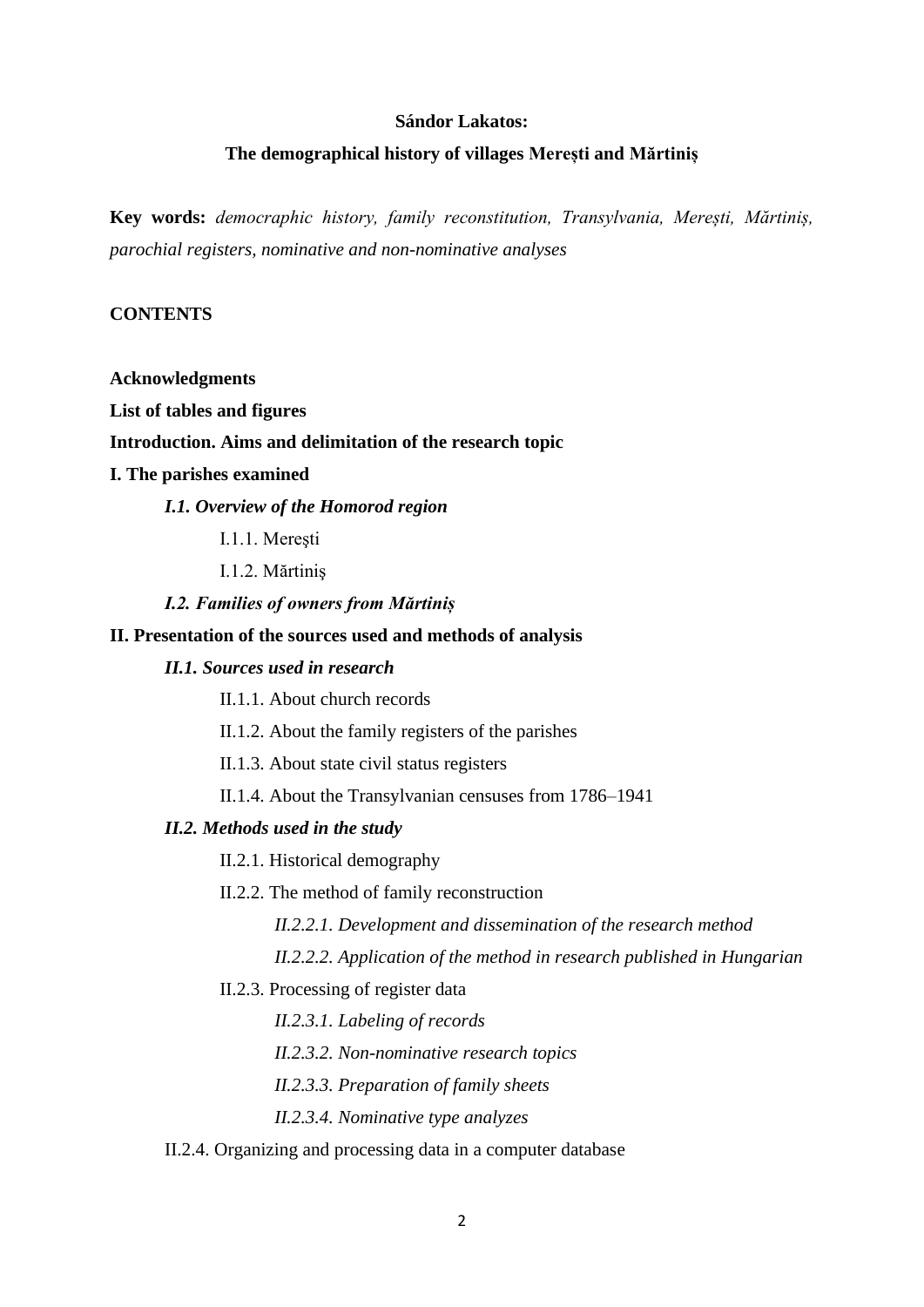II.2.5. Mortality table method and event history analysis, complementary methods of family reconstitution

**III. Non-nominative analysis**

- *III.1. Indicators of natural reproduction in the studied villages*
- *III.2. Living and dead births, infant mortality between 1830 and 1939*
- *III.3. Birth of twins, 1780–1939*
- *III.4. The stillborn, 1895–1939*
- *III.5. Examination of mortality records, 1830–1939*
- *III.6. General characteristics of marriage*
- *III.7. Regional and religious endogamy and exogamy*

III.7.1. Regional exogamy

III.7.2. Religious exogamy

- *III.8. The characteristics of nuptiality*
- *III.9. Use of first and last names in the studied villages*
- *III.10. The seasonality of marriages between 1800 and 1940*

III.10.1. Seasonality of marriages and economics

III.10.2. Changes in church norms

III.10.3. Conclusions

#### **IV. Nominative analysis**

#### *IV.1. Widowhood and remarriage between 1830 and 1939*

- IV.1.1. Organization of analysis data
- IV.1.2. Examination of widowhood
- IV.1.3. The results of the analysis

IV.1.4. Chances of remarriage of widowed people

IV.1.5. About the phenomenon of divorce

IV.1.6. Conclusions

# **IV.2. The situation of the population of Merești and Mărtiniș from the perspective of Unitarian church census from 1868**

IV.2.1. The basic idea and purpose of the study

IV.2.2. The context and history of the 1868 Unitarian church census

IV.2.3. Population structure according to the official census of 1869

IV.2.4. Age structure / age tree of the population, 1868-1941

IV.2.5. Analysis of the occupations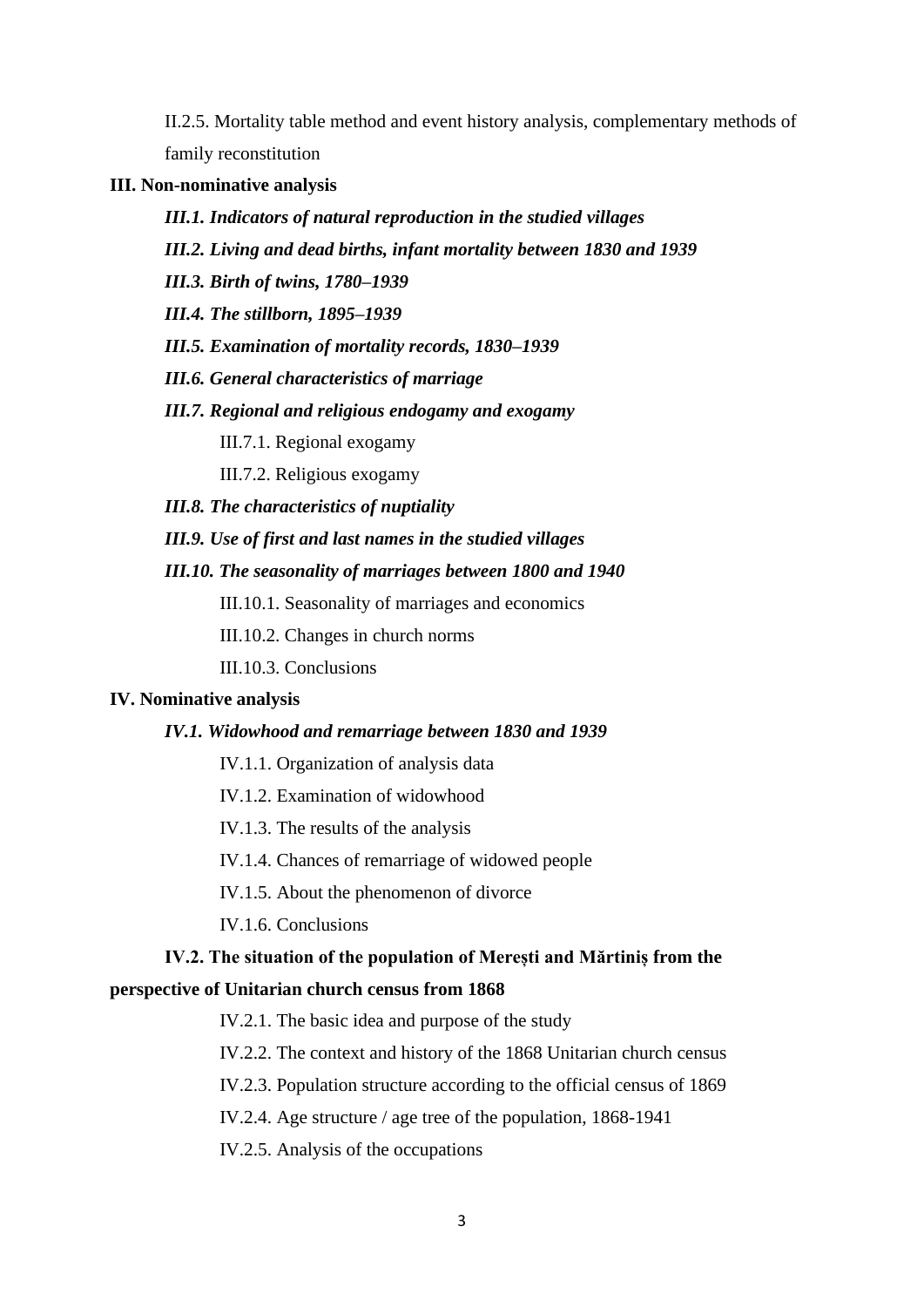IV.2.6. The structure of families in the light of data from the Unitarian church census of 1868

IV.2.7. Conclusions

# *IV.3. Confirmation as an event of family and community life from the perspective of demographic reproduction in Szeklerland*

- IV.3.1. The basic idea and purpose of the study
- IV.3.2. The tradition of confirmation
- IV.3.3. Sources and analysis data
- IV.3.4. Peculiarities of the studied group and a life course examination

*IV.3.4.1. From baptism to confirmation*

*IV.3.4.2. The mortality of the youth*

- IV.3.5. About church schools
- IV.3.6. Family of origin: parents and siblings

IV.3.7. The marriage

IV.3.8. Children who perform effective reproduction

IV.3.9. The confessional affiliation of the next generation

IV.3.10. Conclusions

# **V. The Greek Catholic and Baptist denominational minorities in the Homorod region**

V.1. Introduction

V.2. About the population of Romanian origin of the studied villages

V.3. "Revision" of the confessional assimilation in the 1930s and the situation of the demolition of the churches from 1940 in Mărtiniș and Merești

V.4. The appearance of Baptism in Szeklerland and in the Homorod region

# **VI. In the footsteps of the Daradics family in Homoródszentmárton - a case study**

VI.1. Introduction

VI.2. About the origin of Daradics family name

VI.3. Members of the Daradics family in the registers of Mărtiniș village

VI.4. The headstones in Bükkfalva cemetery and the confessional changes of generations

VI.5. The Daradics family in the interwar decades

VI.6. Bükkfalva today and the Daradics family today

VI.7. Conclusions

## **VII. Summary and conclusions**

## **Sources used and references cited**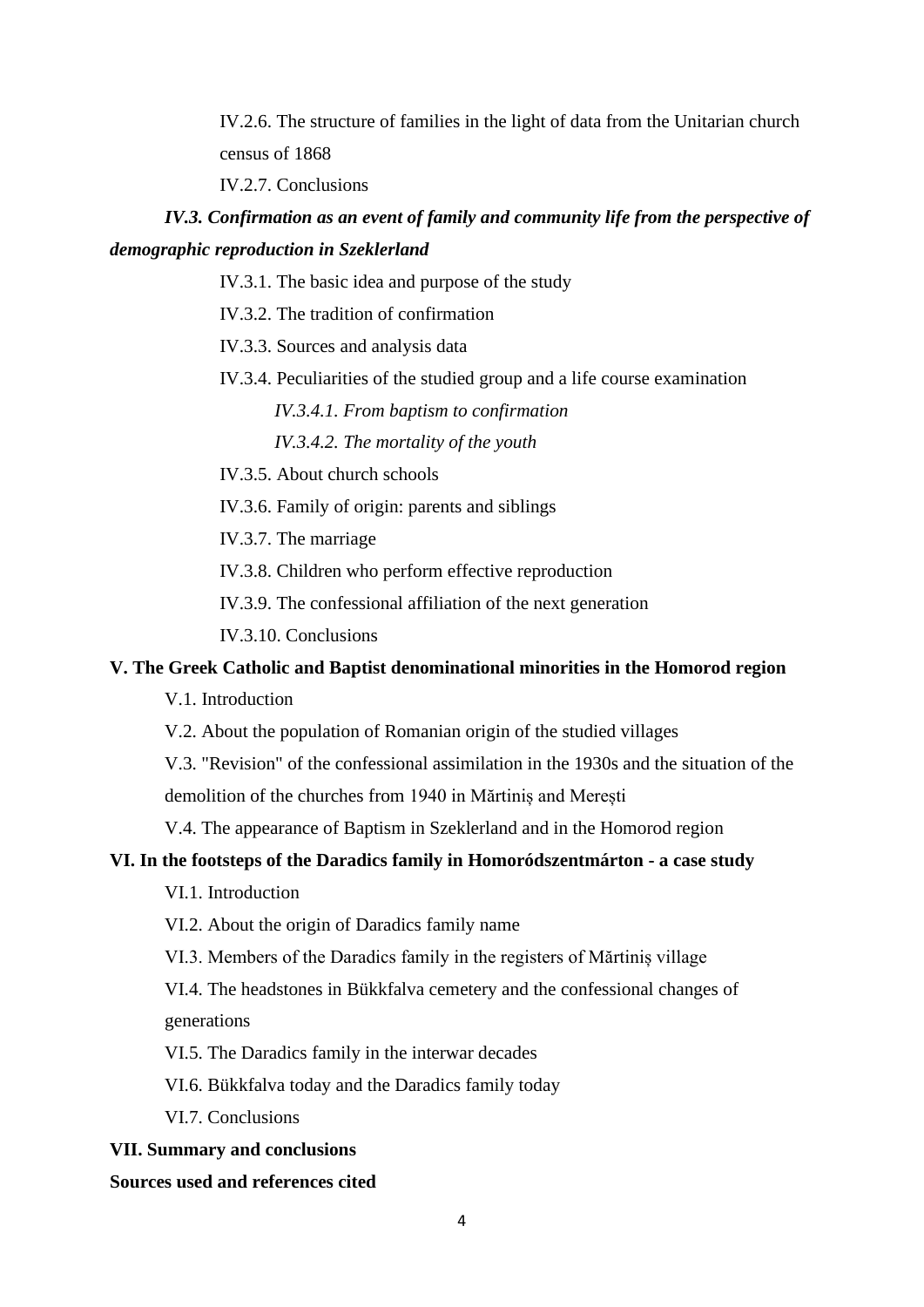#### **Summary and Conclusions**

For this dissertation I examined the population history of two Protestant villages in Transylvania, (today part of Romania) in the 19th and 20th centuries based on the data in church records and civil registers. I entered and organized the registry data of Homoródszentmárton (Mărtiniș) and Homoródalmás (Merești) into a computer database, based on the rules of the family reconstruction method and following the research model of Levente Pakot published in 2013. I organized the individual registry records into family sheets through interactive record linking. The period of the study broadly covers the years 1780–1940, but I narrowed the study period as needed at different analyzing levels according to the data available from the sources.

I did non-nominative analysis of the data in the first round and nominative analysis in the second round. As an introduction I presented the basic historical background of the Homoród region, including the 18th – 20th century local history of the two settlements, as well as the influence of the Homoródszentmárton patron families on the region. While presenting the sources, methods of analysis, social, economic, cultural, and church characteristics of the village community, I highlighted the similarities and differences between the two neighboring village communities. Based on the presented characteristics and the amount of data available in the two villages, it sometimes seemed justified to analyze the combined data of the two villages, other times to analyze them separately. The research cannot be considered complete. Due to time and size constraints of the dissertation, and the changing quality of the life event registrations, it was not possible to fully explore the research topics offered by the sources, and suggested by the methodology.

In chapter II.1 dedicated to the presentation of research sources, I presented in detail their particularities and locations. The main sources of this research are the registers of the Unitarian and Reformed churches, as well as the civil ones used for the recording of the three life events (birth, marriage, and death). The database created according to the family reconstitution methodology is based mainly on these parish registers. The data of the Greek Catholic denominational minority are taken from the few fragmentary documents available. This dataset is supplemented by conversion, confirmation, vaccination registers and family books. Official and confessional census data were also important additional sources.

Given that the studied communities' parish registers were introduced only in the 18th century, we assume apologetic motives. During the 16th century Reformation, both villages converted to the Unitarian religion. The village of Homoródszentmárton remained the ecclesiastical center for the surrounding small villages. At the end of the 18th century, the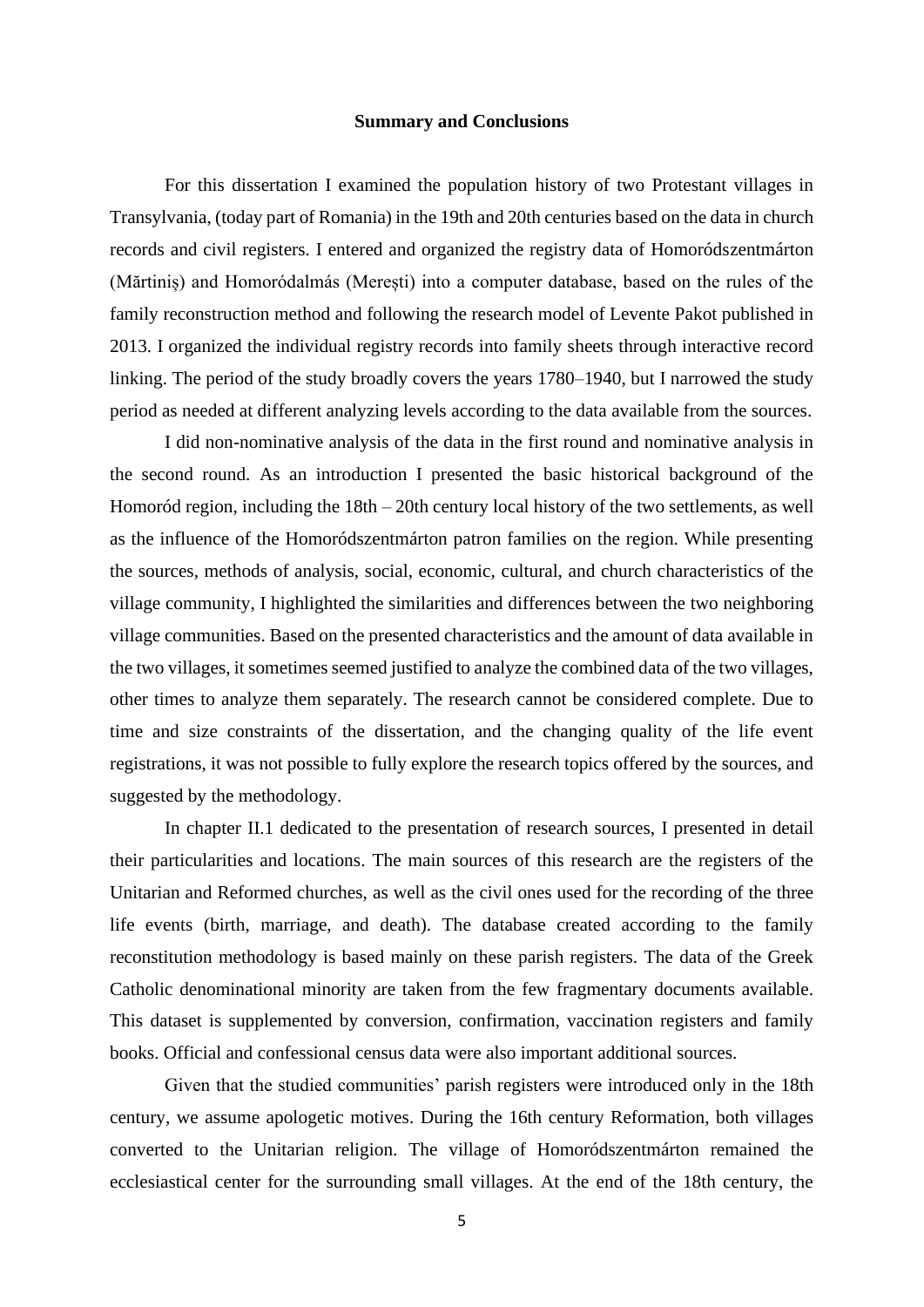Reformed parish in Homoródszentmárton was promoted to become an independent parish, with the help of a family of nobles who patronized the Reformed Church. The first Unitarian and Reformed registers were introduced in the local parish administration in the same period as were some measures aimed at consolidating the Reformed denomination in the micro-region. The oldest Unitarian register in Homoródszentmárton was put into use in 1777. It contains all three types of data, in chronological order. From the end of the 1830s the data can be found in separate volumes. Some of these registers can be found in the parish archives. Others are now in the collection of church registers in the Romanian National Archives' Harghita County Directorate in Csíkszereda (Miercurea Ciuc). Included among these is the first register of Homoródszentmárton's Reformed denomination dating from 1779.

The first Unitarian register in Homoródalmás was used between 1762 and 1830, but contains data starting 1737. These earlier data were entered in the register based on the records of previous priests. The later registers from Homoródalmás between 1830 and 1914 are also kept in the collection of the parish registers at the National Archives Directorate in Csíkszereda. During the construction of the database, I first used data from these registers. For the period 1895–1940, I gave priority to civil registers, due to the superior quality of the data. In situations of ambiguity, I continued to also use church sources. The state registers used since October 1895 can be found today in the archives of the village halls. Since the imposition of the uniform civil registry, the quality of the data has increased significantly. This offered a great advantage because state civil records contain data of all persons in the locality regardless of religion.

To date, the literature has not focused on church family books. In Protestant parishes in Transylvania, family books were introduced around the end of the 19th century. The advantage of functional family books is that they often contain more data for a single person, and family relationships are also relatively visible in the records. Using this type of source reduces the chances of erroneous reconstitution. Family books often contain records of the person concerned, for example leaving the village as a result of marriage, or starting a new family, which is recorded on a page indicated. The Unitarian family book from Homoródszentmárton was put into use in 1901, the first volume of the Reformed family book started in1875 and the second volume in 1938. The Unitarian family book from Homoródalmás has 2 volumes, but today only the second volume, which was introduced in 1929, is accessible. It is also important to mention the Greek-Catholic family book which contains data about the parish of Abásfalva, with records from Abásfalva, Homoródalmás and Lövéte, and which was introduced in the middle of the 1930's.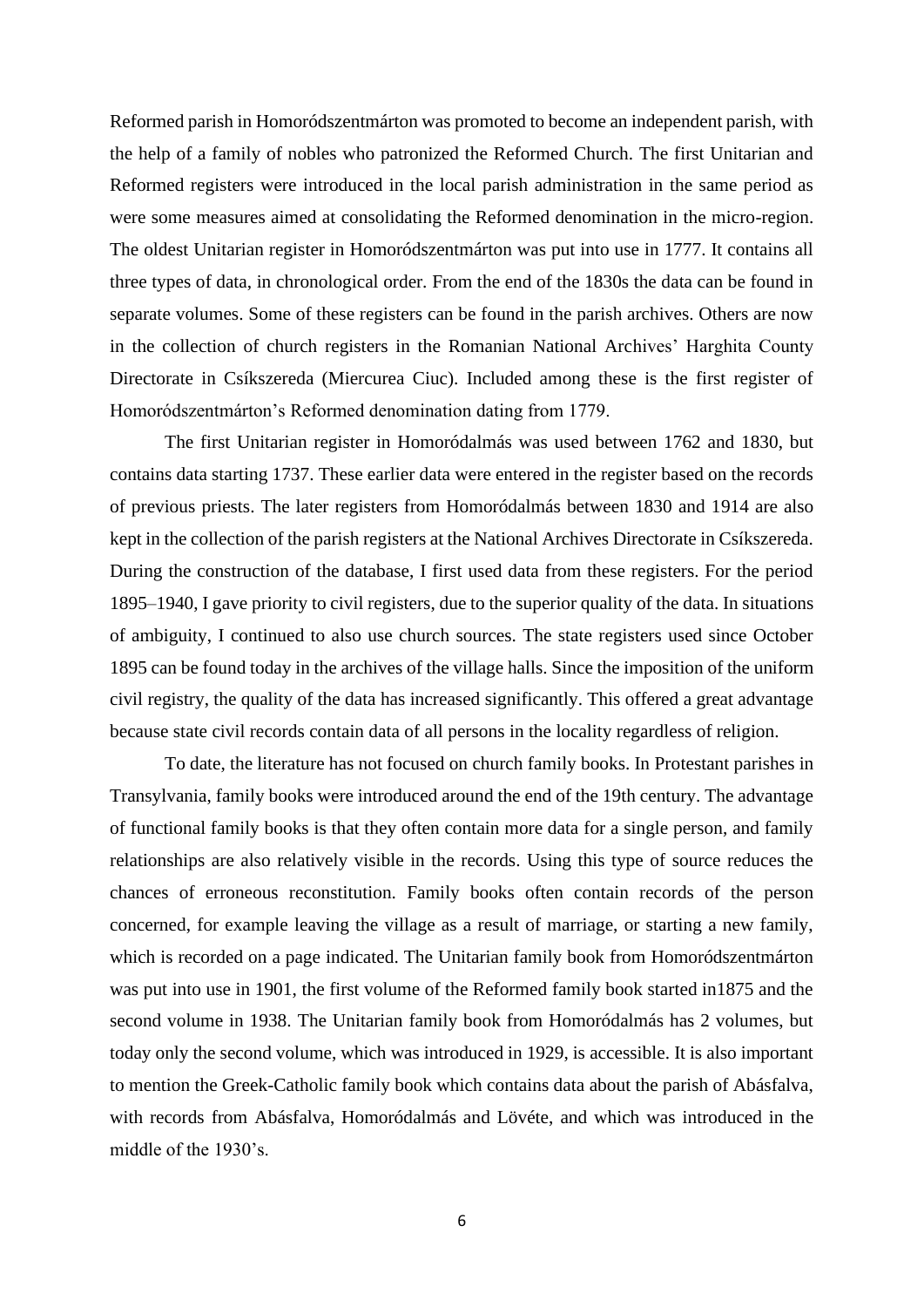Regarding the research methodology; a chapter II.2. dedicated to research sources and methods presents the history of the development and spread of the research method. In 1953, the French demographer Louis Henry published his first article on the method of family reconstitution in the Population journal. The novelty of his method consists of analysis of church records with demographic analysis methods. At the same time, the historian Pierre Goubert, in response to an article published by Henry, published his own ideas and experiences on the subject in the Annales journal. In the 1960s, Henry and Goubert worked in parallel. The method of family reconstitution as a research method was eventually developed by Louis Henry, and he is today recognized as the inventor of the method. In his early research, Henry wanted to analyze the early emergence of birth control. In his 1956 monograph on Protestant bourgeois families in Geneva, he examined the phenomenon of birth control used in marriages in the second half of the  $17<sup>th</sup>$  century. In 1956 he co-authored, with Michel Fleury, a manual on the methodology of parish registers analyses, and in 1958, together with Étienne Gautier, he put into practice the methodology of the manual by processing the data of the population of Crulai in Normandy. Henry's original hypotheses about natural and regulated fertility led to an understanding that there are complex demographic components to fertility regulation, such as periods of religious prohibition, length of breastfeeding, voluntary birth control, and so on. The establishment of national demographic research institutes in Western European countries since the 1960s has provided an institutional background for the research method. Step by step, the method has become more and more mature and has received more and more international attention.

The method is based on church records and can be the basis of monographic microregional historical research. Non-nominative analysis can be supplemented with nominative analysis by organizing data on family sheets. This creates the possibility to examine in depth the social characteristics of one or more village communities and to highlight in detail the demographic transitions. The method is applicable to smaller populations, but experience has shown that on large communities it is difficult to implement and is not effective. The method relies on marriage records, the backbone of reconstitution being the marriage dates. Family sheets can be created by linking marriage data to birth and death dates. The method of family reconstruction is the result of continuous development. The possibilities of data connection and processing have been facilitated and significantly expanded by applying the method on computerized databases. Previous family sheets made on paper have been replaced, and today, the research database is created using an interactive system of connecting records and computer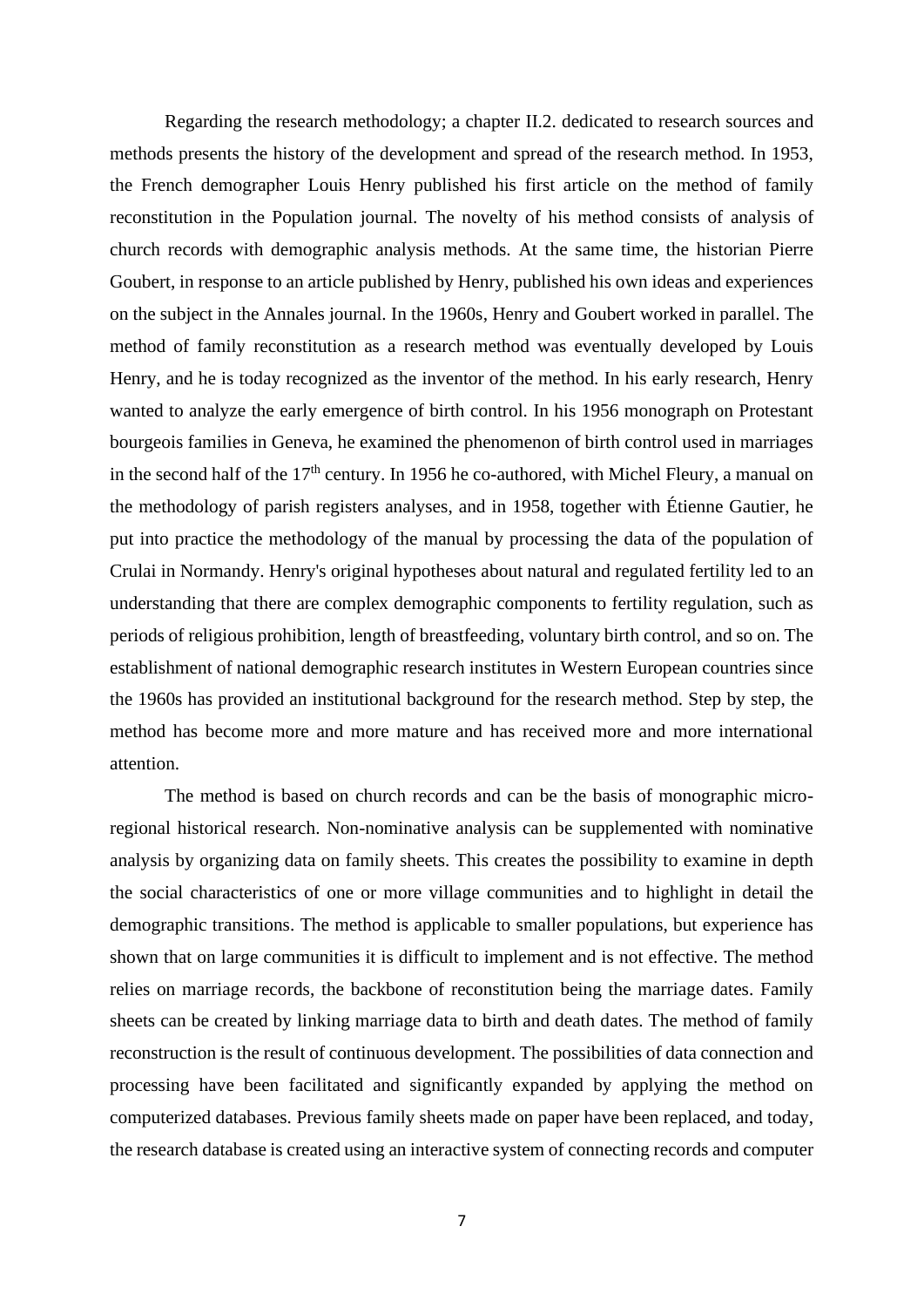data management techniques. In this way, we can not only analyze the data of a generation, but also create a database that aims at the longitudinal analysis of even more generations.

In chapter II.2.2.2. I presented the research literature published in Hungarian, the results of the analysis of Zoltán Kováts, Alfréd Moess, Dezső Dányi, Erik Fügedi, Rudolf Andorka, Tamás Faragó, Péter Őri, Gyula Benda and Levente Pakot are the most important in the field. In Central Europe, the research method has been taken over since the 1980s by Hungarian researchers, through the publications of sociologist Rudolf Andorka and his colleagues. In 1988, Andorka published a handbook on the method of family reconstitution, which is still used today. From the point of view of the practical application of the method, it is important to mention the case studies of Rudolf Andorka conducted on the data of the communities of Ormánság, Pócsmegyer, Átány and the research of Gyula Benda conducted on the data of the population of Keszthely. The application of the research method on the data of the Hungarian community in Transylvania can be attributed primarily to the demographer Levente Pakot. In his studies published in Hungarian, Romanian and English, he analyzed the data of the populations of Magyarigen (Ighiu), Magyarvista (Viştea) from Kolozs (Cluj) County, Kápolnás (Căpâlnița) and Szentegyháza (Vlăhița) and also Lövéte (Lueta) and Homoródalmás (Merești) from Hargita (Harghita) County.

It is important to mention here that Romanian language historical demographic studies related to Transylvania have been conducted by professor Bolovan Ioan from Babeș-Bolyai University in Cluj-Napoca since the 2000s. Analyses regarding modernization and mixed marriages were conducted by the historian Crăciun Bogdan on Saxon and Romanian registers from Transylvania. Finally, we mention the Historical Population Database of Transylvania (HPDT) project carried out between 2014 and 2017, a project that aimed to create a research database in accordance with international standards from registry sources related to Transylvania for the period 1850-1914. The database was built in the Intermediate Data Structure (IDS) system, and a partial content is available on the internet. Several studies have recently been published with the first results of the large-scale project. Within the project, a database of 350 thousand records was created. Among the young researchers, we mention the names of Elena Crinela Holom, Oana Sorescu-Iudean and Mihaela Hărăguș, whose published results are also mentioned in this dissertation. It should be noted that, although the large-scale project tries to be representative of the registers related to Transylvania from 1850–1940, unfortunately the Szeklerland region is represented by only a few communities in Mureș County.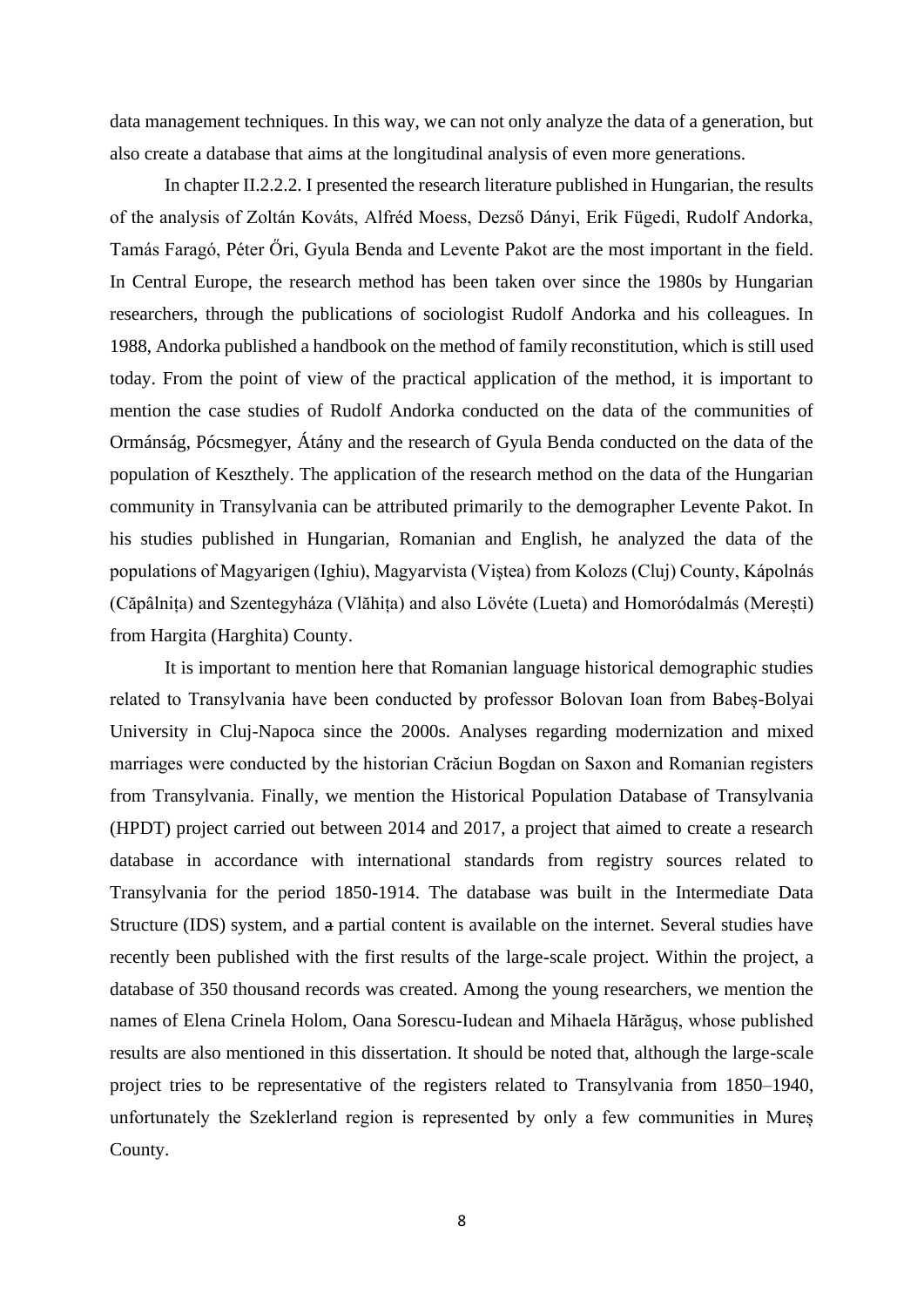During the elaboration of the analyzed topics, I endeavored to ensure that the nonnominative and nominative structural duality prevail, and that I cover all three basic life events registration types. An equally important aspect was the examination and emphasis of the ecclesiastical culture of the examined settlements. Since the primary data of the family reconstitution methodology is the marriage event, marriage data dominate the presented topics of this dissertation.

As a first step in the series of non-nominative analyzes, in chapter III. I examined the indicators of natural reproduction. During the 19th century, the number of births in the studied villages increased steadily, but in the first decade of the 20th century a decrease was observed. In addition to the increase in the number of births, we found high mortality rates. With regard to deaths, a stronger ripple can be observed, which can be explained by epidemiological crises. After the lowest point found around the First World War, a further increase in the indicators of natural reproduction can be observed until the end of the study period. The children were baptized in the first days/weeks after birth. The interval between birth and baptism increased slightly to the mid-20th century.

With regard to stillbirths, church registries are characterized by under-registration. The 13 per thousand indicator calculated from the available data is an average level in relation to the population of historical Hungary, especially if we consider the reality of the higher-thanaverage infant mortality rate found by earlier studies made on Szeklerland population. With regard to the child mortality, which can be considered high on average in Szeklerland, previous research has found dissimilar results at the level of districts in the region. According to Levente Pakot's findings on Tranylvania, in areas where infant and child mortality is high, the death of an infant or young child leads to another childbearing. In terms of demographics, the Homoród region was one of the areas with relatively lower child numbers and relatively lower child mortality compared to Szeklerland's other regions due to overpopulation, but with a relatively higher emigration rates.

The high birth rate observed in the study period show us a 6–7% higher rate on one hundred births around the year 1900, what resulted in a significant population increase. The demographic pressure caused by growth was offset, on the one hand, by emigration, and on the other, by high mortality. Regarding birth records, I found a higher birth rate for boys. For every 1,000 girl births, the rate of 1,026 boy births was balanced in the first three years due to higher boys' mortality. The low life expectancy suggests that life expectancy decreased significantly after 1880 until the turn of the century, then began to increase, and by 1940 exceeded 1880 indicators. Although the results are questionable due to the low number of cases, as this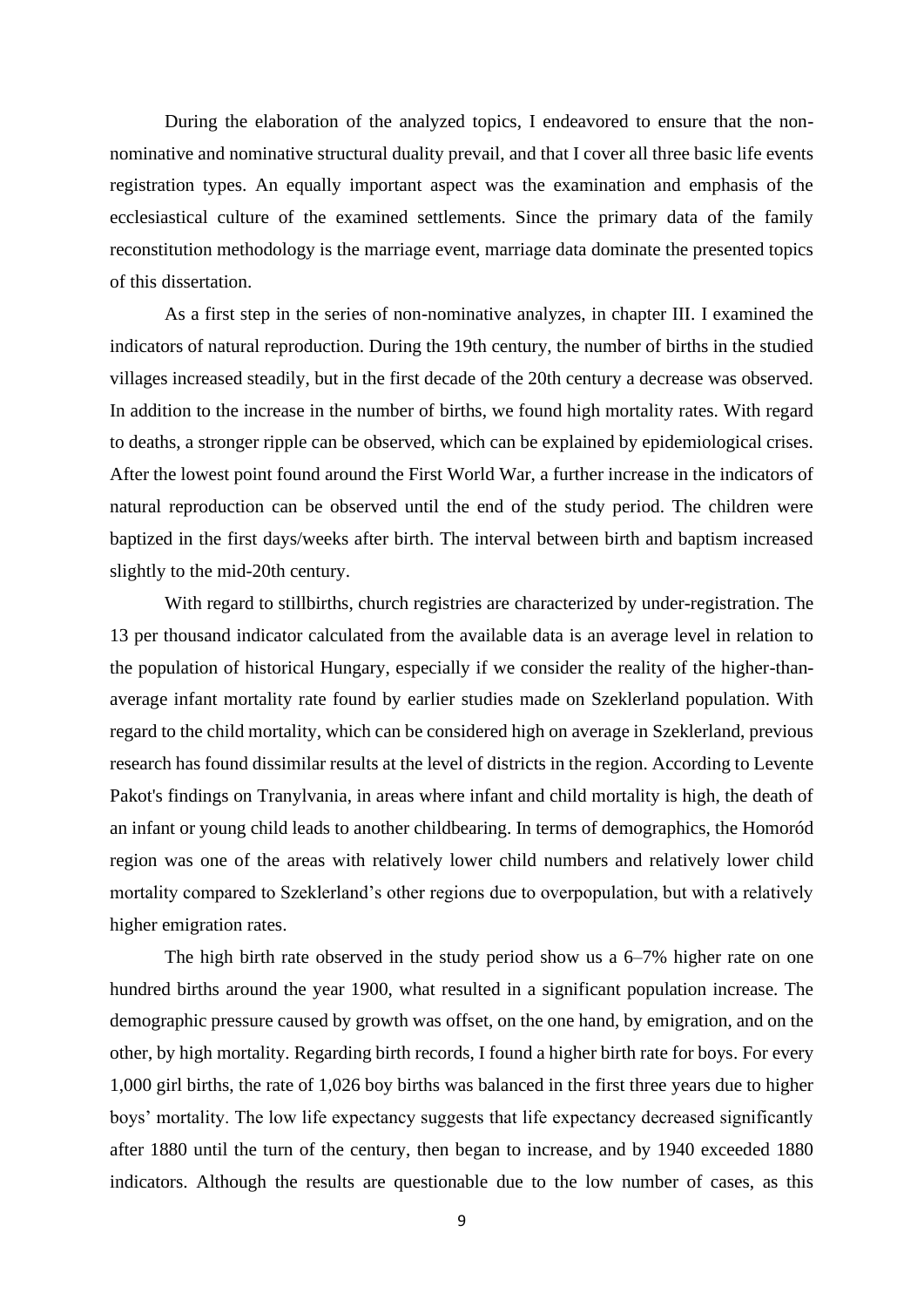calculation method is mainly used for nationally representative data volumes, the uniform decline regardless of age offers some significance to the numbers.

Examining the marriage records, in chapter III. 6–8. I presented that the examined villages are characterized by micro-regional exogamy. A significant proportion of the immigrant men and women became established in the villages through marriage. Most of the spouses who moved in as a result of marriage came from the 10-kilometer proximity of the settlements. In the case of Szentmárton, it is important that a significant part of the neighboring settlements were previously the sister parishes of the village. In the case of Almás, it is important that due to the higher population of the settlement, the choice in the marriage market is higher, so the exogamy was less significant. At the same time, it becomes clear that marriage trends in the more open Protestant villages are also determined by denomination, and the pattern of behavior seems to be influenced towards endogamy. In Almás, due to the more pronounced majority of Unitarians and separation from Greek Catholics, spatial and denominational exogamy is lower than in the more heterogeneous but smaller Szentmárton.

In the case of both villages, I found a lower average marriage age compared to the Western European average. The trend is the same as can be found in previous studies focusing on Szeklerland. For both genders, a gradual growth in the age of first marriage can be observed. In terms of gender differences, I found that men were most likely to have their first marriage at the age of 24–25, and women at the age of 19–20. The age of first marriage was determined by the family structure, cohabitation of the multiple generations, poor living conditions, which resulted from fragmented land holdings, and harsh living conditions.

The military service for men, and the tradition of service, mostly in an urban area, for women before the age of marriage, we call temporary emigration which can also influence the age of first marriage. In the course of the research, I examined the seasonality of all three life events, but on this topic the seasonality of marriages received more attention. During the examined period important changes took place in social and economic conditions. Analyzing seasonality of marriage, I tried to identify the characteristics of the examined society on the one hand, and I tried to compare the results with the characteristics of the nearby Catholic villages on the other hand. The winds of pre-industrialization were accompanied by a shift in community towards secularization. These changes also had an impact on the effectiveness of religious norms.

In chapter III.10. I presented that the seasonality model of marriages found in the Protestant villages shows that the determining factor was not the intensification of irreligiousness, but rather the avoidance of the working season. The driving force behind the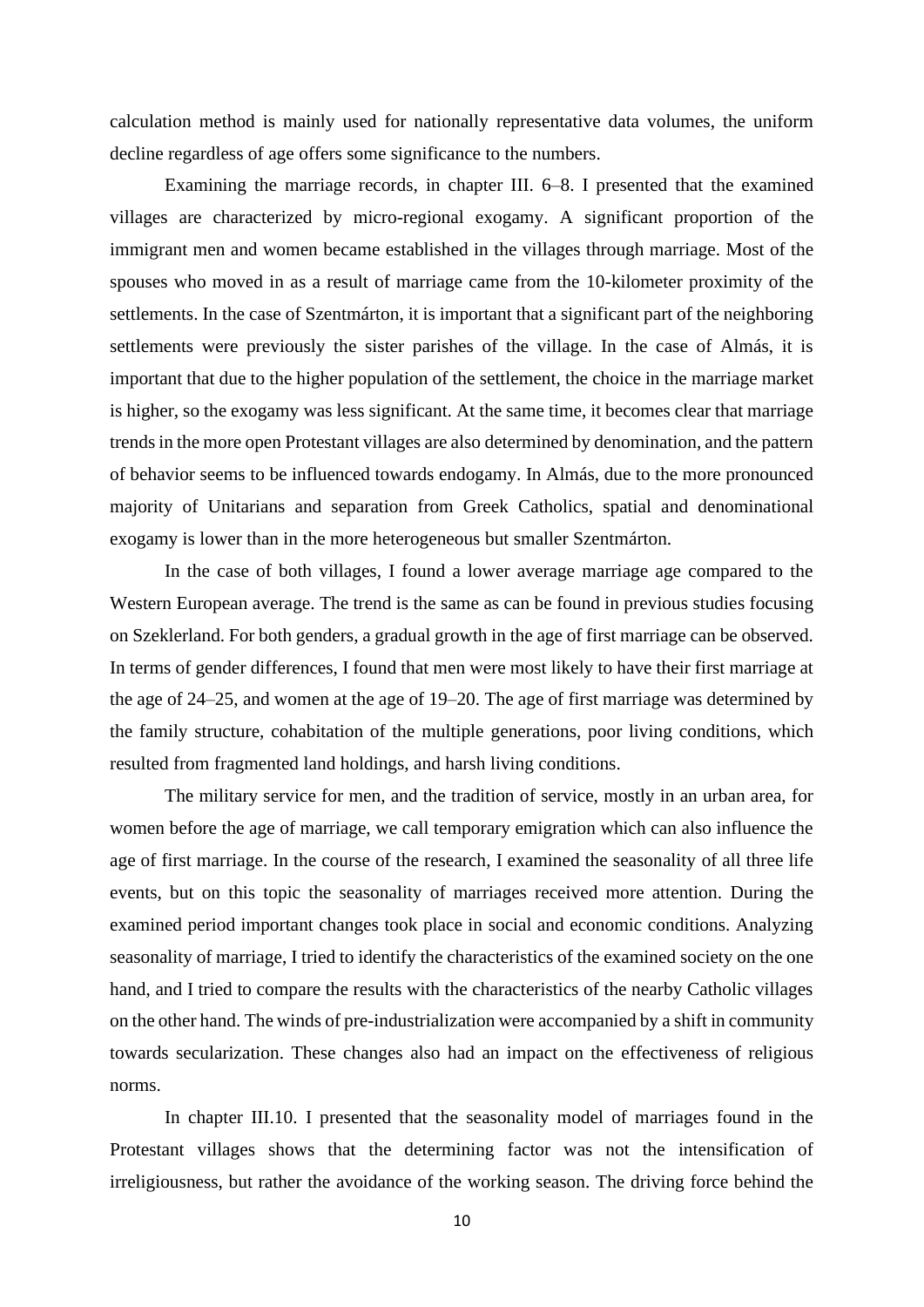dual influence of religion and the economy is to be found in the more liberal worldview of Protestantism on the one hand, and in existential challenges and increased mobility on the other. Comparing my results with the Roman Catholic seasonality model, I concluded that in the second half of the 19th century, the increase of the workload, the difficult living conditions associated with population growth, the mandatory military service for men and the practice of the young woman to take up urban service has all influenced the transformation of marriage event to a family celebration, celebrated more and more in times of work breaks. The decline in the impact of ecclesiastic norms is more pronounced in Protestant villages, and we see clearly, that in the nearby Catholic villages, the church's tradition of banning in lent and advent were much more dominant.

In Protestant villages, the decline in the impact of church norms in the 19th century is shown by the decrease in the number of ordinary religious holidays, the relocation of family and church celebrations to weekends (Sundays) and selective acceptance of church norms. In the development of the seasonality model between 1800 and 1940, I found the so-called scattering phenomenon. The graphically represented marriage peaks decrease and the downs increase. One interesting finding of the study concerns the timing of December marriages. In fact, ecclesiastical bans have been less prevalent in Protestant villages than in Catholic communities, yet the influence of the church norms are undeniably present. The most important feature of this is the large number of marriages scheduled for the second and third days of Christmas (December 26-27). This numerical peak also appears in the case of the baptisms. The change of the trends intensified by the end of the 19th century and continued into the first half of the 20th century. Despite of the changes in society, it seems that ecclesiastical norms continued to have a strong influence in the communities' social and cultural life.

In the line of non-nominative studies, in chapter III. also included a passage dealing with names. In connection with the use of names, I found that the names used in Szeklerland are mainly Hungarian. In both villages, I identified the dominant surnames and the most commonly used given names. In the case of surnames, it turned out that a high number of occurrences did not always mean that a certain surname would be one of the oldest ones. During the observation, I also found that due to high mortality, the same given name sometimes was used for several children in one family.

In the series of nominative analyzes, I studied three topics. Firstly, I analyzed the situation of widowhood and remarriage of widows and widowers in chapter IV.1. Next, in chapter IV.2., I included in the research a rarely used Unitarian census made in 1868 for an analysis of the socio-economic and denominational conditions of the period. Finally, in chapter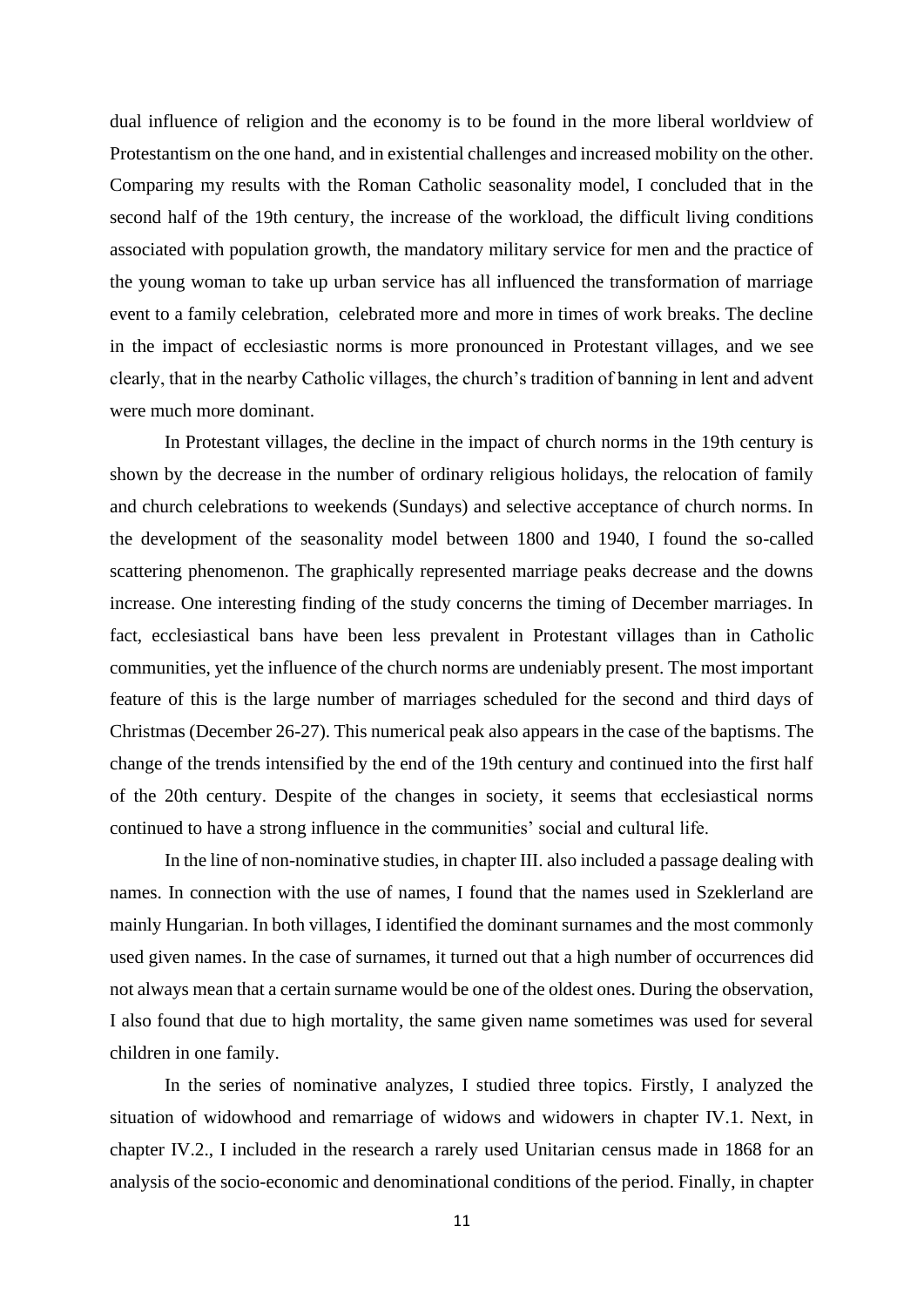IV.3. for an event history analysis on the youth cohort born between 1861 and 1880, I included one more additional, less frequently used source, namely the registry of confirmations.

On the topic of widowhood, I focused on the period between 1830 and 1940, due to the quality of birth registrations where the age of the spouses was consistently recorded. An important starting point in the line of observations is that only a negligible number of people in Szeklerland avoided the life event of marriage. In our case, it was also proved that the number of marriages between widows and widowers was much higher in Szeklerland, almost twice as high as in Western Europe. The obvious reason for this is the social reality in which remarriage was the most common widow strategy, so that a significant portion of the marriage market involved widows and widowers. A fundamental social feature also seems to be the fact that in Szeklerland the family model is based on a strong family kinship and the coexistence of the generations is typical. The detailed household structure analysis of the villages in the Homoród region should be the subject of future research. Levente Pakot's findings on Szeklerland show that the basic family with many children was the dominant model (60–70%), relying on a strong network of relatives. The upwards or sideways extended family model consisted around 10% of households, while widows, widowers, and persons living alone consisted about 3% of households.

It is obvious that the age of widows and widowers is inversely proportional to the chances of remarriage, and elderly widows and widowers had to be supported by their children. Gender differentiation is also significant in the study of widowhood. Widows rarely became independent heads of households, preferring to find shelter in their children's households, which meant primarily handing over their own household to the benefit of the younger generation. This could mean either her son or the husband of a daughter.

As life expectancy increased during the 19th century, the average married person's life expectancy increased by at least a decade. During the life of women, the chance to become a widow is the highest in the 55-75 age group, while in the life of men it is the highest in the 55- 60 age group. Due to the older marriage age and the lower average age of death, the average time spent by men in marriage is shorter than in the case of women. The period of mourning in Protestant villages was not a strict expectation, but gender differentiation can also be observed in this area. For men, customary law was much more permissive than for women. Finally, gender differentiation can also be seen in the chances of remarriage. The chances of widows remarrying were much lower than for men. The chances for woman were significantly reduced by the presence of children and after the age of 50 the chances of remarriage almost disappeared. For widowers, the chances were better even over the age of 50.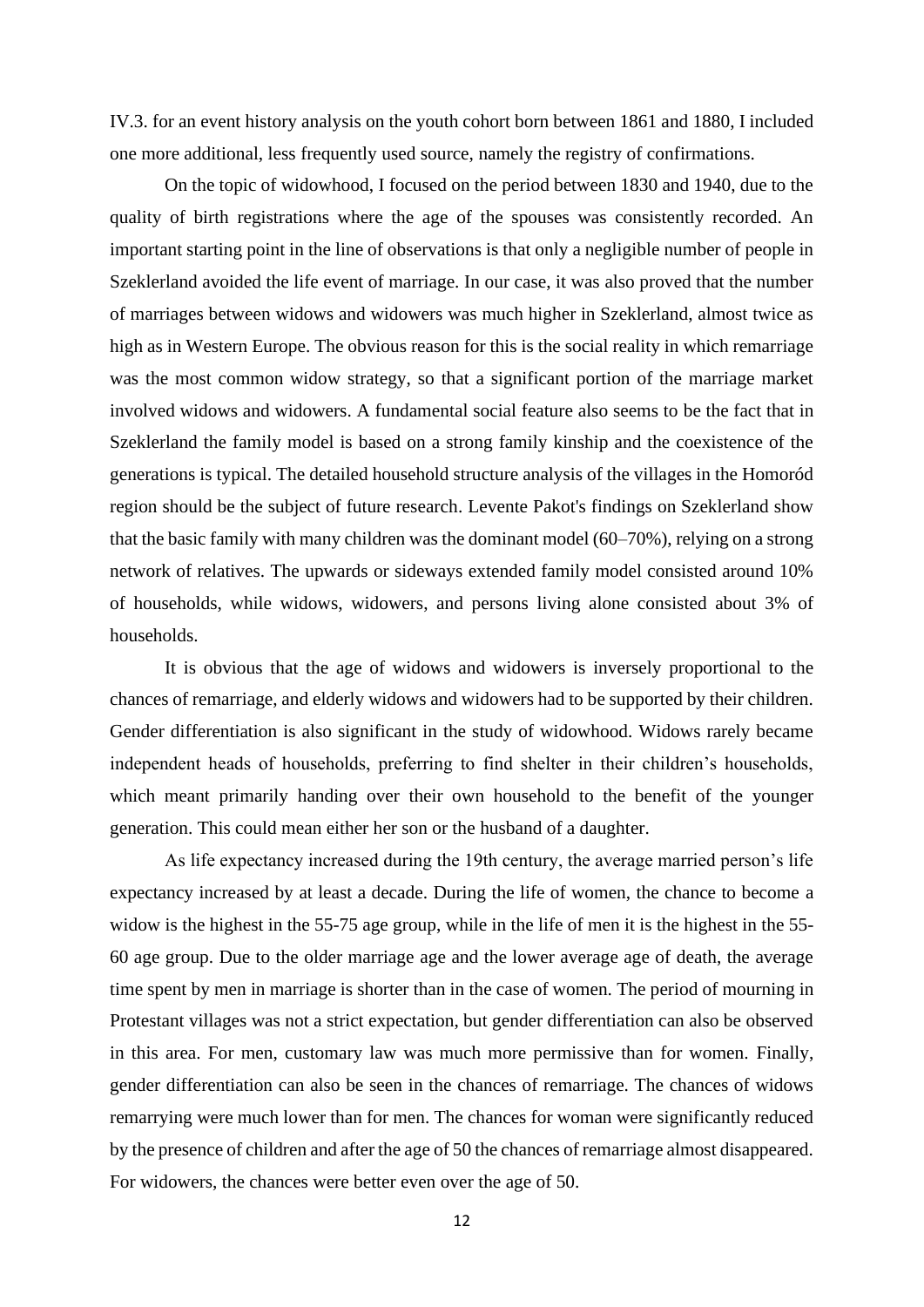I also made a brief presentation in connection with the phenomenon of divorce. Unlike in Catholic communities, the phenomenon of divorce is present in Protestant villages. This study aspect seemed essentially relevant to overview the aspect of remarriage. Based on the available registry and records, I found that most divorces occurred in the first years of marriages, but the time until the new marriage was variable. Divorced men remarried between the ages of 24 and 56, and women remarried between the ages of 20 and 48. A more detailed examination of divorce cases is an important future task.

I tried to connect the database created by the family reconstitution method with other external sources. One of the little-used auxiliary sources is the1868 Unitarian census. The census included the entire Unitarian Church, and there are similar sources conducted by the other denominations that provide a cross-section of a denominational community for a given year. The problem arose mainly due to the fact that the nominal sheets of the 1869/1870 Census are now unavailable. This church source can partially fill this gap, especially if we try to use it by combining the available aggregate census data and church registry records. One of the novelties of the study is the inclusion of the 1868 Unitarian Census which emphasizes the need for further research, and the possibly for the study of the entire census volume.

In the IV.2. study section, I have described in detail the social aspects that determined the realization of the source. As the present research often refers to the social changes of the examined period, this chapter discusses in more details the Hungarian and Central European context of the 19th century social reorganization, its antecedents and consequences. I compared the local data of the census with other data from Transylvania and Udvarhely region. As the registry entries are incomplete for occupations, the Unitarian census can partly fill this gap. So, I was able to examine the situation of occupations, the structure of families, and the distribution of children by age groups and gender. Based on these, I came to the following conclusions. The vast majority of the society in both villages was made up of primary farming families. Due to the lack of diversity in occupations, families were highly vulnerable to the vagaries of economic fluctuations. This vulnerability has, of course, caused significant damage during economic, climatic, or epidemiological crises.

This study also reveals that the population lived their social lives in a largely extended family and kinship environment. Sibling or cousin relationships played an important role in sustaining everyday life and maintaining economic opportunities in adulthood as well. With regard to the young age group, temporary emigration to nearby and distant cities and industrial settlements had a considerable proportion. A significant proportion of those who left the settlement returned to their home village by achieving the average age of marriage. By the age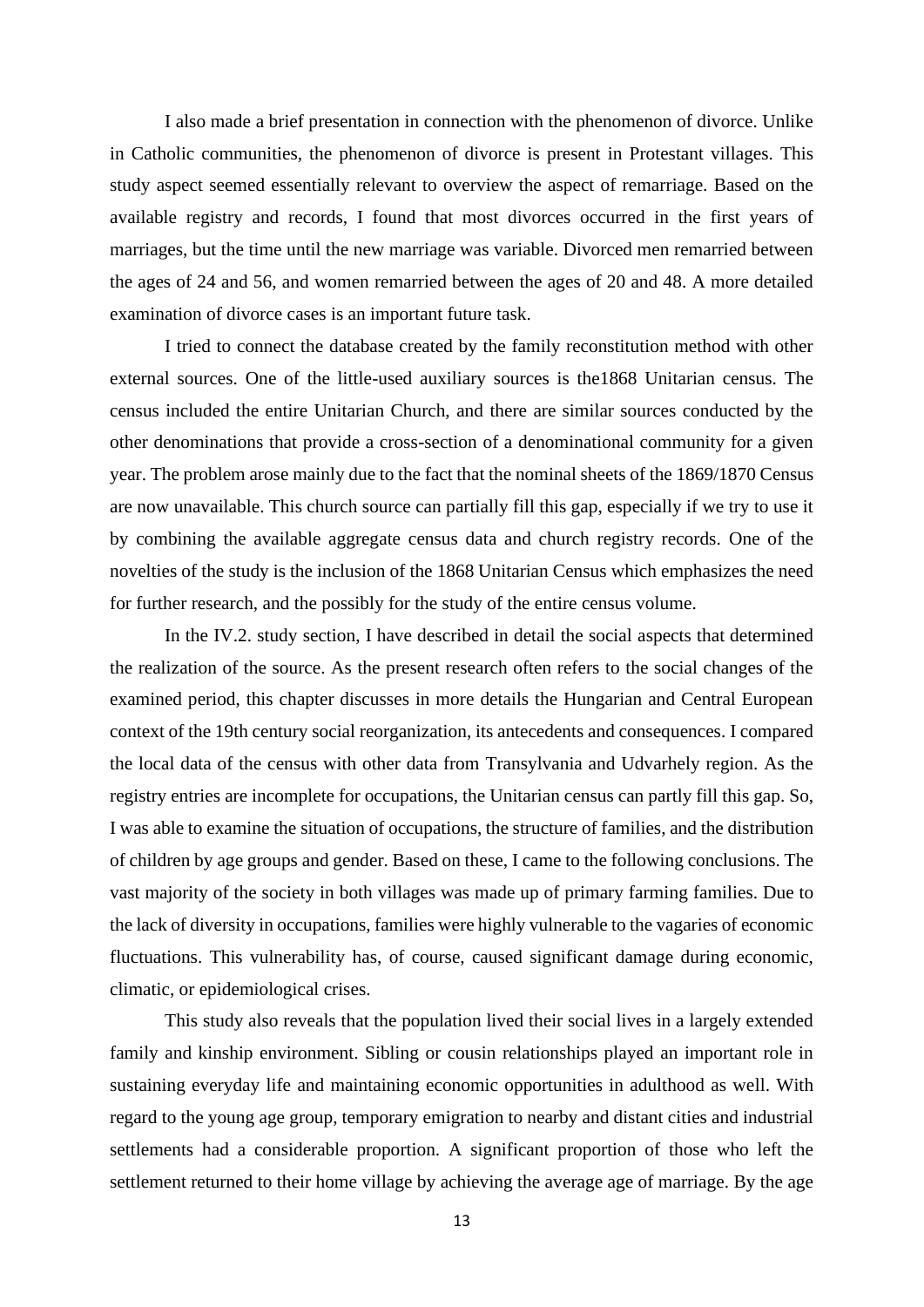of 12, children were considered a useful force in the household labor, often at the detriment of school attendance. Overall, it seems clear that the 1868 Unitarian Census offers a perspective for a deeper understanding of the general situation of the Unitarian community in the 19th century. Connecting the Census data and the local church records offers new opportunities considering monographic-type study.

In the series of nominative analysis, the third revealed topic is an examination of the life event of a religious coming to age of the youth, called confirmation by the protestant churches. The study chapter is based on the involvement of a less common source, particularly the name lists added to the church registers. The analysis follows the reproductive life of Protestant children baptized between 1861 and 1880. In this chapter, I applied event history analysis on the family reconstitution database, introducing the confirmation lists as additional sources. As the starting life event of this study is a typical religious one the central issues in the observation was the prevalence of denomination in the observed families.

At the beginning of the chapter I presented the concept of confirmation, its development and practice in the history of the Unitarian and the Reformed church communities in Transylvania. The topic required describing the schooling of the children in the village church schools, in parallel with the history of confirmation. Due to high child mortality and relatively low literacy (?), barely a third of those born locally experienced the confirmation event. Nearly half of the children born, died before the age of one, and one-third lived to marriage age. An average of 5.6 children were born to first marriages, and these children become part of successor of couples who produced the next generation. They and their descendants almost completely preserved the denominational proportions for the three generations under observation.

Analysis confirmed that in the second half of the 19th century, the church retained its influence in the denominational culture of the population. The expansion of the Calvinist denomination in the first half of the 19th century ended by the second half of the century, and the majority Unitarians maintained their numerical superiority in Homoródszentmárton. In the case of mixed marriages, the denominations of the children followed the mother's or father's denominations to a large extent by gender. Analysis revealed that the compromise associated with the change of denominations was higher for women and the extractive effect of the majority moderately prevailed in these villages.

Due to the understanding of the correlations and interactions between denominational ratios and population indicators, I presented the denominational history of the examined villages in a separate chapter. It presents a relatively long period of time, the period of  $18<sup>th</sup>$  and 20<sup>th</sup> century, without claiming completeness. One main objective was to clarify the issue of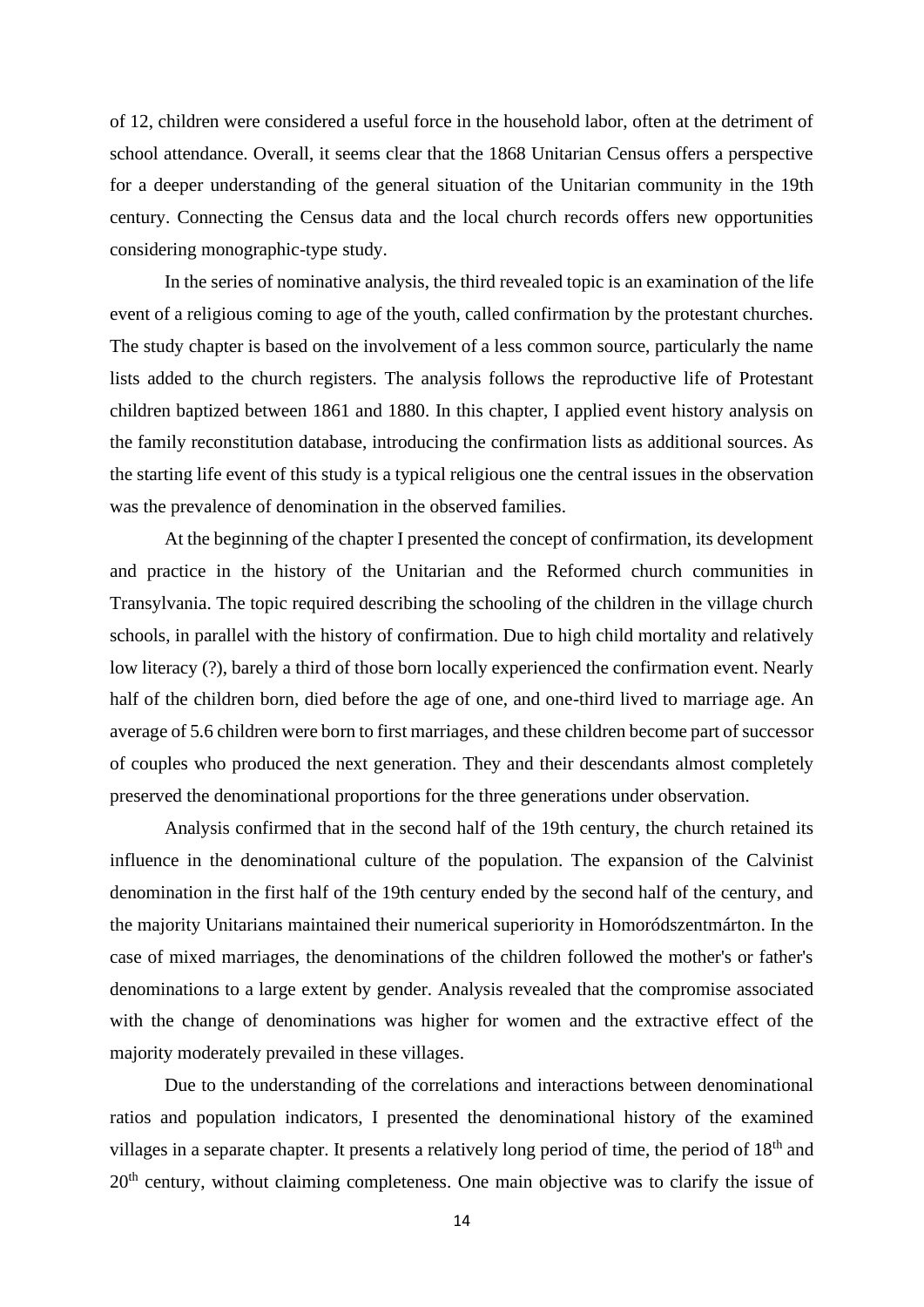natural denominational assimilation versus manipulated denominational assimilation. During the review of the topic, I came to the conclusion that we also find similarities and differences in the denominational dynamics of the two villages. The similarity can be seen in the situation of the Greek Catholic minority of the settlements, and the difference can be seen in the Unitarian-Reformed denominational coexistence of Homoródszentmárton. The strengthening of the Reformed denomination was linked to the aspirations of local patron families. The phenomenon of denominational assimilation mainly affected the Greek Catholic community in both villages. The first decades of the 20th century resulted in the gradual assimilation of Greek Catholics and the emergence of the Baptist denomination in the region. It is also clear from the analysis that, especially for the Greek Catholic minority, the denominational issue also has a multi-generational ethnic dimension, which was a pretext and source of significant social tensions, especially in the 1930s.

In the analysis of denominations, I also used a less commonly used type of registry. The registration of denominational changes was only a form of registration used in certain periods. I completed these data with other conversion data found during the reconstitution. The phenomenon of denominational change appeared several times like a hidden stream over time, but it was most intense between the two world wars. The dual effect of political pressure and natural assimilation consolidated the denominational proportions up to the end of the Second World War. Overall, it seems that the hard destiny and the assimilation of the Greek Catholic families may be related to the establishment of the Baptist denomination in the micro-region at the turn of the 19th and 20th centuries.

The final chapter of the dissertation, is a case study which contains the presentation of the multiple generations of a Greek Catholic family from Homoródszentmárton, and it serves to illustrate the interlocking of complex ethnic and denominational social dimensions.

The Daradics family, together with other settlers, may have moved to the Bükkfalva area of Homoródszentmárton sometime around the turn of the 18th and 19th centuries. Some of the originally Greek Catholic heads of families officially converted to Reformed church membership in the mid-19th century. However, their sons were raised in the Greek Catholic faith for another two or three generations, thus maintaining an interesting denominational duality in their families. While the Daradics girls were raised according to the beliefs of the Reformed religion, the boys retained their Greek Catholic denominational identity until the end of the First World War. From the family papers prepared with the help of the nominative family reconstitution, the integration of family members into the Reformed and Unitarian denominations can be traced. I am convinced that family history research is a good illustration of the possibilities of linking family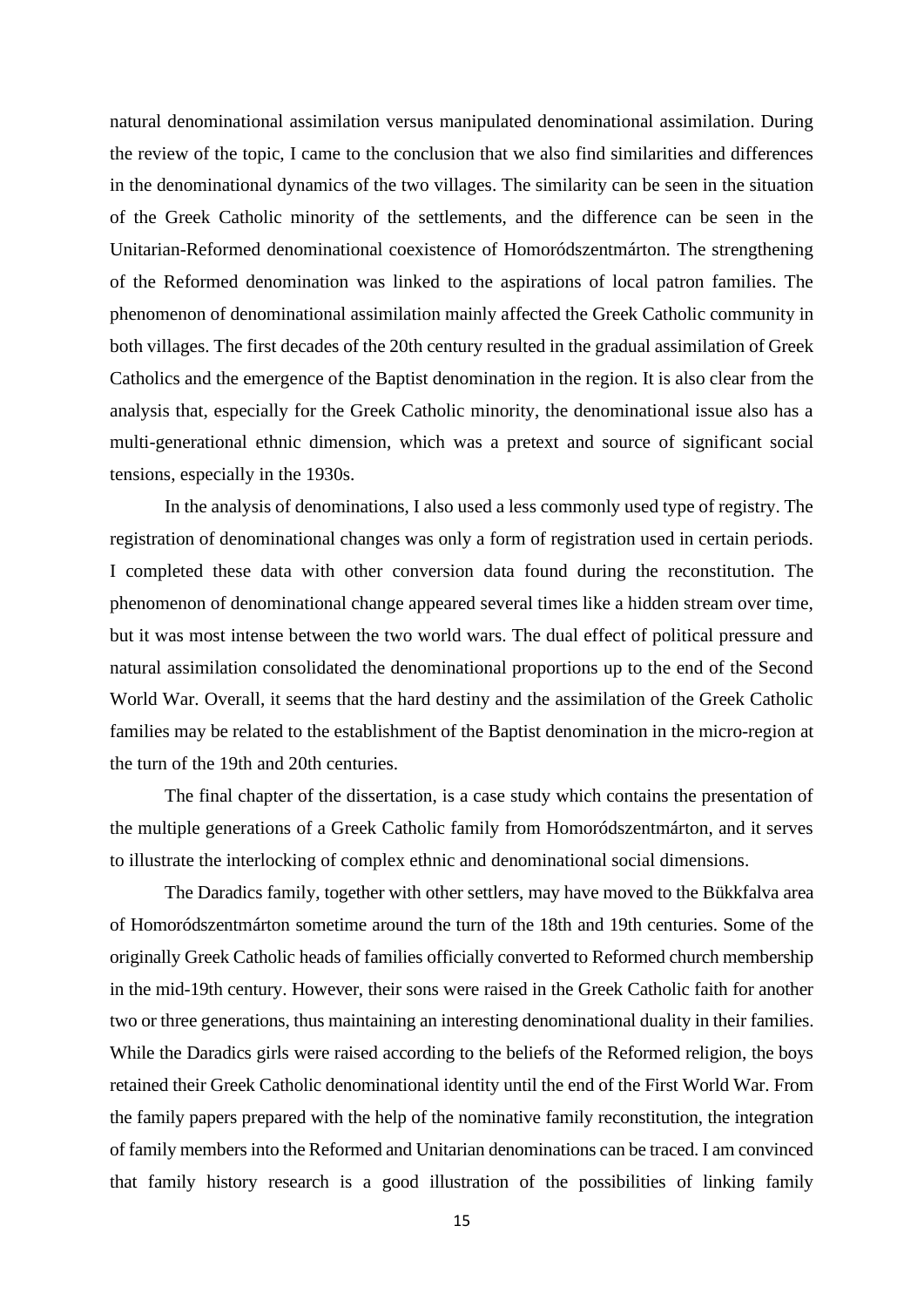reconstitution and family stories. In the continuation of the research, it would be useful to combine the results of the nominative and non-nominative analysis with family history case studies representing different social categories and different family models for both villages. I am convinced that this kind of approach would provide novel additions to monographic-type historical research, and at the same time it could put the statistical results in a new perspective.

Overall, the research focused on local and micro-regional demographic indicators, sometimes referring to the broader Szekler and European social historical contexts and research results. By including other church sources and census data, as well as non-nominal analysis of church registry data, I tried to find and present the most important features of the contemporary demographic situation characteristic of the micro-region.

I think that in a bit contradictory ways, the weaknesses and strengths of the present dissertation may be the same in many cases. During the research of the population history of the two villages studied, I focused on the local character urged by the methodology, in order to provide new data to the incompletely researched Szeklerland region. The analysis topics listed in the table of contents are in fact an imprint (result) of a six-year learning process. The author's self-knowledge, research motivation and theological education may partially explain the importance of frequently raising the issue of church and denominational history in the analysis required by the research methodology. I think that it was necessary to go through the simplest methodological steps in order to make obvious both the practical applicability and the limits of the family reconstruction method on the Protestant sources in Szeklerland.

At the end of the chapters, I have regularly referred to the options for moving forward that have emerged in connection with each analysis. The most important way forward would be to continually "clean" the existing database and add other sources to it. Here I refer to the land registers made in the first decades of the 20th century, which would facilitate a deeper and more accurate examination of the rural farms of the last century. A more accurate understanding of the economic conditions of the 20th century and a more detailed examination of the impact of the world wars would be of great help in getting to know more precisely the large number of waves of emigration in the 20th century. Such a multi-layered analysis would help to more accurately understand how the size of this micro-region's population at the beginning of the 2000s fell back to the level it was at one hundred years earlier. Completing the computer database developed so far, with the complete registration of the municipality of Homoródszentmárton at least beginning from 1895, offers also a research perspective.

Finally, as an unforeseeable perspective, it would be worthwhile to compare the research results of the small Homoród micro-region with the data from a similar period for the Romanian